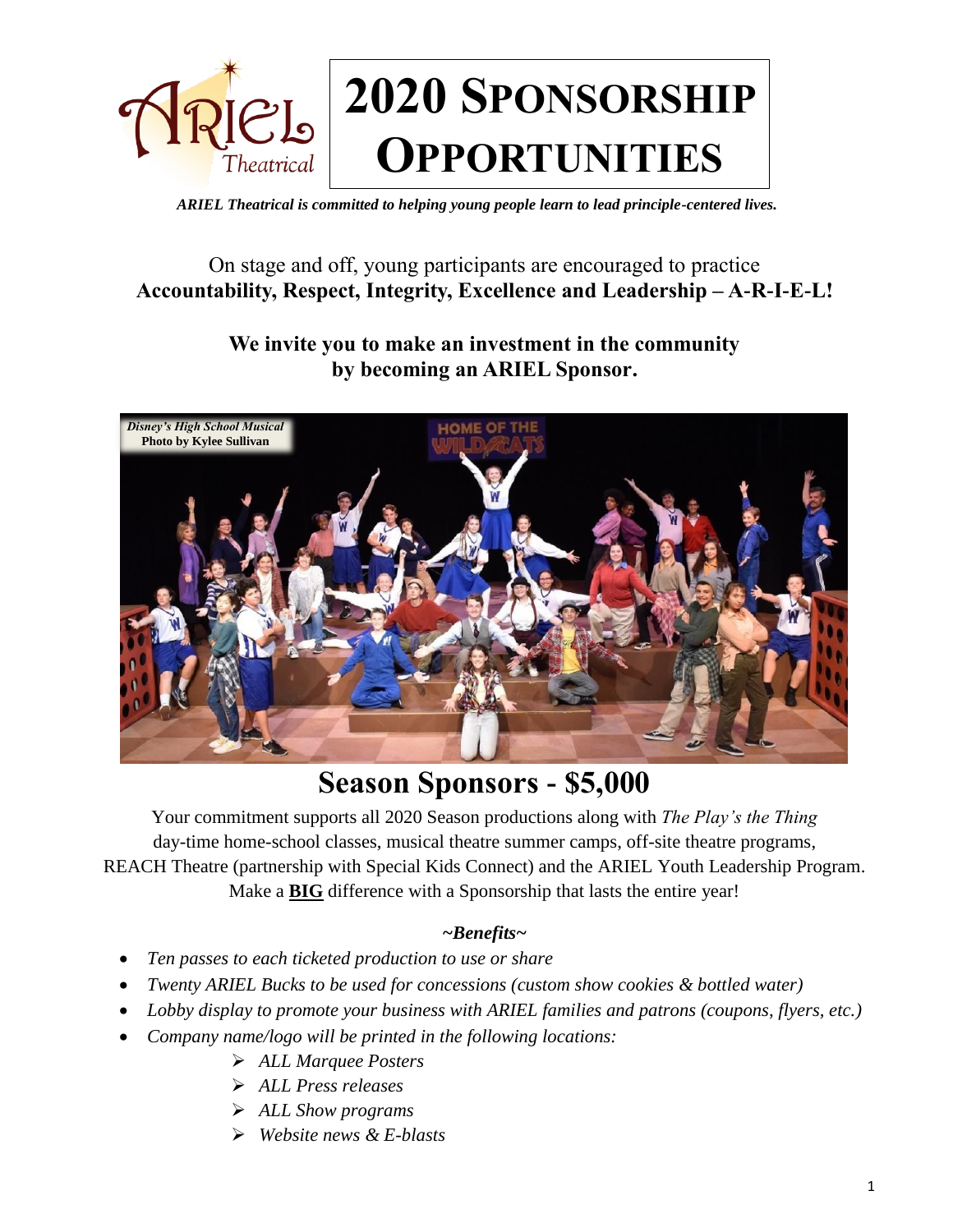# **Summer Sponsors - \$2,000**

Your commitment sponsors all summer programs at ARIEL including our oneweek (*Kids On Stage*), two-week (*Disney's The Jungle Book KIDS*) and three-week (*The Hobbit*) camps. To make the summer complete, our Community Show, *Little House on the Prairie – The Musical*, will invite high



school teens and adults to bring their best to the stage. At ARIEL, summertime means show time!

#### *~Benefits~*

- *Six passes to each ticketed Summer production*
- *Lobby display to promote your business with ARIEL families and patrons (coupons, flyers, etc.)*
- *Company name and/or logo will be printed in the following locations:* 
	- *Summer Marquee Posters*
	- *Summer Production Press releases*
	- *Website news & E-blasts*
	- *Show programs*

# **Custom Sponsorships or Single Show Sponsors**

Would you like to sponsor a private showing for your company? Or help provide outreach tickets to a local youth organization? Give us a call or stop by and we can discuss the perfect fit for you. We love



creative approaches and are willing to "think outside the box" to partner with you.

Make an investment in the community through ARIEL and creatively promote your business/organization with a brand new demographic. All for a song, and a few bucks!

### *~Benefits~*

*We will create a custom benefit package to complement your sponsorship including ticket vouchers, Concession Bucks, acknowledgement in programs and press releases, social media shout-outs, and more! Single Show Sponsors will be listed in show programs, press releases and e-blasts and will receive four ticket vouchers to sponsored show(s) along with a few surprises throughout the year.*